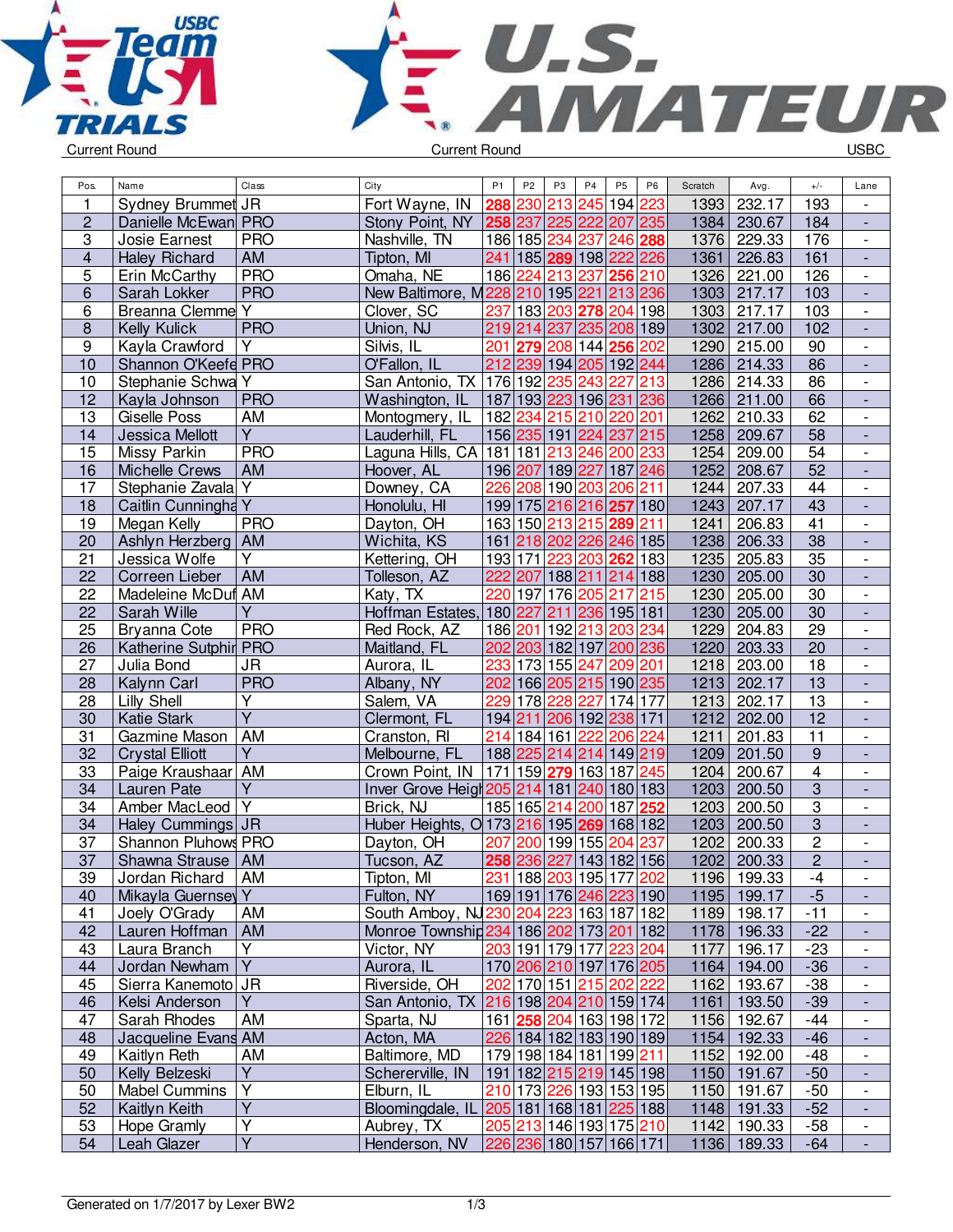



| Pos.            | Name                      | $Cl$ ass                | City                                      | P <sub>1</sub>                         | P <sub>2</sub> | P <sub>3</sub>  | P <sub>4</sub>  | P <sub>5</sub>          | P <sub>6</sub> | Scratch | Avg.        | $+/-$  | Lane                         |
|-----------------|---------------------------|-------------------------|-------------------------------------------|----------------------------------------|----------------|-----------------|-----------------|-------------------------|----------------|---------|-------------|--------|------------------------------|
| 54              | Madysen Keller            | Y                       | Indian Trail, NC                          | 140 236 194                            |                |                 | 201             | 214                     | 151            | 1136    | 189.33      | $-64$  |                              |
| 56              | <b>Ashley Rucker</b>      | <b>PRO</b>              | Bartlesvile, OK                           | 173 176 167                            |                |                 |                 | 203 246 163             |                | 1128    | 188.00      | $-72$  |                              |
| 56              | <b>Brooke Carroll</b>     | <b>AM</b>               | Scottsdale, AZ                            | 192 166 235                            |                |                 | 160 197         |                         | 178            | 1128    | 188.00      | $-72$  | $\overline{\phantom{a}}$     |
| 58              | Karsyn Lukosius           | Y                       | Brick, NJ                                 | 156 181 191                            |                |                 |                 | 196 204 199             |                | 1127    | 187.83      | $-73$  | $\overline{\phantom{a}}$     |
| 59              | Rebecca Gotterba Y        |                         | Garden City, NY                           | 194 179 165 245 194 144                |                |                 |                 |                         |                | 1121    | 186.83      | $-79$  | $\overline{\phantom{a}}$     |
| 60              | Maranda Pattison Y        |                         | Redwood Valley, 184 163 140 237 187       |                                        |                |                 |                 |                         | 200            | 1111    | 185.17      | $-89$  | $\blacksquare$               |
| 61              | <b>Taylor Sturm</b>       | Y                       | Massillon, OH                             | 225                                    | 207            |                 |                 | 144 192 169 172         |                | 1109    | 184.83      | $-91$  | $\overline{\phantom{a}}$     |
| 62              | Erica Schneider           | <b>AM</b>               | Smithtown, NY                             | 184 136 215 193 181                    |                |                 |                 |                         | 194            | 1103    | 183.83      | $-97$  | $\blacksquare$               |
| 63              | Adel Wahner               | Υ                       | Las Cruces, NM                            | 157                                    |                | 158 214 177     |                 | 187                     | 208            | 1101    | 183.50      | $-99$  | $\overline{\phantom{a}}$     |
| 64              | Cayla Hicks               | $\overline{Y}$          | Salem, VA                                 |                                        |                |                 |                 | 192 153 215 160 176 202 |                | 1098    | 183.00      | $-102$ | $\overline{\phantom{a}}$     |
| 65              | <b>Brigitte Jacobs</b>    | $\overline{\mathsf{Y}}$ | Freeport, IL                              | 155 207 176 178                        |                |                 |                 | 212                     | 169            | 1097    | 182.83      | $-103$ |                              |
| 66              | <b>Angelica Anthony Y</b> |                         | Converse, TX                              | 167 185 211                            |                |                 | 202             | 192 139                 |                | 1096    | 182.67      | $-104$ | $\blacksquare$               |
| 67              | Kayla Ovesny              | Υ                       | Norman, OK                                | 180 208 166 166 187                    |                |                 |                 |                         | 187            | 1094    | 182.33      | $-106$ | $\overline{\phantom{a}}$     |
| 68              | Sierra Lewis              | $\overline{\mathsf{Y}}$ | Scottsboro, AL                            | 127                                    |                |                 | 208 155 191 217 |                         | 195            | 1093    | 182.17      | $-107$ | $\overline{\phantom{a}}$     |
| 69              | Samantha Gainor Y         |                         | Chesterfield Town 184 186 187 230 136 168 |                                        |                |                 |                 |                         |                | 1091    | 181.83      | $-109$ | $\blacksquare$               |
| 70              | Hannah Forton             | $\overline{Y}$          | Macomb, MI                                | 182 149 215 173                        |                |                 |                 | 179 192                 |                | 1090    | 181.67      | $-110$ | $\Box$                       |
| 71              | Amy Caruso                | $\overline{\mathsf{Y}}$ | Dayton, NJ                                | 148 158 183 192                        |                |                 |                 | 204                     | 202            | 1087    | 181.17      | $-113$ | $\blacksquare$               |
| 72              | Danielle Jedlicki         | $\overline{\mathsf{Y}}$ | M. Borro, TN                              |                                        |                |                 |                 | 153 157 187 188 209 192 |                | 1086    | 181.00      | $-114$ | $\overline{\phantom{a}}$     |
| 73              | Leea Haworth              | AM                      | Tumwater, WA                              | 195 150 179                            |                |                 | 201             | 174 186                 |                | 1085    | 180.83      | $-115$ | $\overline{\phantom{a}}$     |
| 74              | Miranda Rodrigue Y        |                         | Loves Park, IL                            |                                        |                |                 |                 | 130 156 178 185 192 242 |                | 1083    | 180.50      | $-117$ |                              |
| 75              | Dakotah Hazlewo Y         |                         | Capron, IL                                | 113 159 244                            |                |                 |                 | 201 185 180             |                | 1082    | 180.33      | $-118$ | $\overline{\phantom{a}}$     |
| 75              | Janet Hill                | AM                      | Euclid, OH                                |                                        |                |                 |                 | 223 179 160 184 182 154 |                | 1082    | 180.33      | $-118$ | ÷,                           |
| 77              | Jacqueline Rhoda Y        |                         | Portage, IN                               |                                        |                |                 |                 | 166 204 197 160 161     | 188            | 1076    | 179.33      | $-124$ | $\overline{\phantom{a}}$     |
| 77              | <b>Ashley Dunn</b>        | Υ                       | Palmdale, CA                              |                                        |                |                 |                 | 169 136 131 246 188 206 |                | 1076    | 179.33      | $-124$ | $\overline{\phantom{a}}$     |
| 79              | Rakia Jenkins             | <b>AM</b>               | Smyrna, DE                                | 171                                    |                | 175 201         |                 | 171 174 182             |                | 1074    | 179.00      | $-126$ | $\blacksquare$               |
| 80              | Leanne Vastbinde Y        |                         | Winter Park, FL                           | 180 200 142 206 153 190                |                |                 |                 |                         |                | 1071    | 178.50      | $-129$ | $\Box$                       |
| 81              | Cassidy Courey            | $\overline{Y}$          | Brooklyn Center, 153 194 171              |                                        |                |                 | 138             | 223                     | 190            | 1069    | 178.17      | $-131$ | $\blacksquare$               |
| 82              | Kasey Eaton               | $\overline{Y}$          | Wyoming, MI                               |                                        |                |                 | 178 160 204 200 | 190 135                 |                | 1067    | 177.83      | $-133$ | $\overline{\phantom{a}}$     |
| 83              | Taryn Gray                | $\overline{\mathsf{Y}}$ | Greenville, TX                            | 200                                    |                |                 | 177 159 200 181 |                         | 149            | 1066    | 177.67      | $-134$ | $\overline{\phantom{a}}$     |
| 84              | <b>Taylor Russell</b>     | $\overline{Y}$          | Saltillo, MS                              | 171                                    | 173 161        |                 | 211             | 167                     | 178            | 1061    | 176.83      | $-139$ |                              |
| 85              | Ashly Galante             | <b>PRO</b>              | Palm Harbor, FL                           | 169 169 169 180 191                    |                |                 |                 |                         | 170            | 1048    | 174.67      | $-152$ |                              |
| 85              | Savannah Carr             | AM                      | Buckeye, AZ                               |                                        |                |                 |                 | 134 212 197 154 146 205 |                | 1048    | 174.67      | $-152$ | $\blacksquare$               |
| 87              | Brynna Madison            | Y                       | Lincoln, NE                               |                                        |                | 143 162 160 151 |                 | 243 187                 |                | 1046    | 174.33      | $-154$ | $\overline{\phantom{a}}$     |
| 87              | Megan Eaglehous Y         |                         | Cibolo, TX                                |                                        |                |                 | 150 165 170 187 | 175 199                 |                | 1046    | 174.33      | $-154$ | $\overline{a}$               |
| 89              | Anna Groce                | AM                      | Kernersville, NC                          | 173 130 195 158  <mark>200</mark>  188 |                |                 |                 |                         |                | 1044    | 174.00      | $-156$ | $\overline{\phantom{a}}$     |
| 90              | <b>Madison Bailey</b>     | $\overline{Y}$          | Rocklin, CA                               |                                        |                |                 |                 | 180 165 145 215 174 162 |                | 1041    | 173.50      | $-159$ | $\Box$                       |
| 91              | Danielle August           | $\overline{Y}$          | Milinlani, HI                             | 168 148 170                            |                |                 | 200             | 157                     | 193            | 1036    | 172.67      | $-164$ | $\overline{\phantom{a}}$     |
| $\overline{92}$ | Melissa Sleda             | $\overline{Y}$          | Applegate, MI                             |                                        |                |                 |                 | 149 202 148 194 158 172 |                | 1023    | 170.50      | $-177$ | $\blacksquare$               |
| 93              | Mia Singletary            | Y                       | San Francisco, Q164 174 190 167 164 143   |                                        |                |                 |                 |                         |                |         | 1002 167.00 | $-198$ | $\overline{\phantom{a}}$     |
| 94              | <b>Madison McCall</b>     | Y                       | North Myrtle Bead 214 173 119 165 135 189 |                                        |                |                 |                 |                         |                | 995     | 165.83      | $-205$ | ٠                            |
| 95              | Michaela Kelly            | Υ                       | Bettendorf, IA                            | 158 156 151 133 179  <mark>213</mark>  |                |                 |                 |                         |                | 990     | 165.00      | $-210$ |                              |
| 96              | April McDonnell           | $\overline{Y}$          | North Las Vegas, 140 178 181 164 197 126  |                                        |                |                 |                 |                         |                | 986     | 164.33      | $-214$ |                              |
| 97              | Lori Petty                | AM                      | Anchorage, AK                             | 155 138 147 180  <mark>213</mark>  151 |                |                 |                 |                         |                | 984     | 164.00      | $-216$ | $\qquad \qquad \blacksquare$ |
| 98              | Bryanna Leyen             | Υ                       | Perry Hall, MD                            |                                        |                |                 |                 | 142 164 192 162 158 164 |                | 982     | 163.67      | $-218$ |                              |
| 99              | Lara Kurt                 | $\overline{\mathsf{Y}}$ | Leland, NC                                |                                        |                |                 |                 | 198 154 147 155 148 171 |                | 973     | 162.17      | $-227$ | $\overline{\phantom{a}}$     |
| 99              | Saige Yamada              | $\overline{Y}$          | Kaneohe, HI                               |                                        |                |                 |                 | 162 113 180 193 165 160 |                | 973     | 162.17      | $-227$ | $\overline{\phantom{a}}$     |
| 101             | Danyn Terry               | $\overline{Y}$          | Coarsegold, CA                            | 135 154 191 150 156 184                |                |                 |                 |                         |                | 970     | 161.67      | $-230$ | $\overline{\phantom{a}}$     |
| 102             | Amanda Naujokas Y         |                         | Lake Ronkonkom 188 186 122 175 156 139    |                                        |                |                 |                 |                         |                | 966     | 161.00      | $-234$ | $\overline{\phantom{a}}$     |
| 103             | <b>Brittany Kolatzny</b>  | AM                      | San Diego, CA                             | 170 152 157 175 157 154                |                |                 |                 |                         |                | 965     | 160.83      | $-235$ | $\overline{\phantom{a}}$     |
| 104             | Marina Stever             | AM                      | Mesa, AZ                                  | 182 149 171 136 165 159                |                |                 |                 |                         |                | 962     | 160.33      | $-238$ | $\overline{\phantom{a}}$     |
| 105             | Kristen Young             | AM                      | Clinton Township 155 191 120 160 171 148  |                                        |                |                 |                 |                         |                | 945     | 157.50      | $-255$ | $\overline{\phantom{a}}$     |
| 106             | Rachel Strogin            | Y                       | Mentor, OH                                |                                        |                |                 |                 | 143 191 162 166 138 127 |                | 927     | 154.50      | $-273$ | $\overline{\phantom{a}}$     |
| 107             | Randi Speiler             | AM                      | Bodfish, CA                               |                                        |                |                 |                 | 183 161 146 152 149 135 |                | 926     | 154.33      | $-274$ | $\overline{\phantom{a}}$     |
| 108             | Morgan Peacha             | Y                       | Henderson, NV                             | 174 146 127 169 133 168                |                |                 |                 |                         |                | 917     | 152.83      | $-283$ |                              |